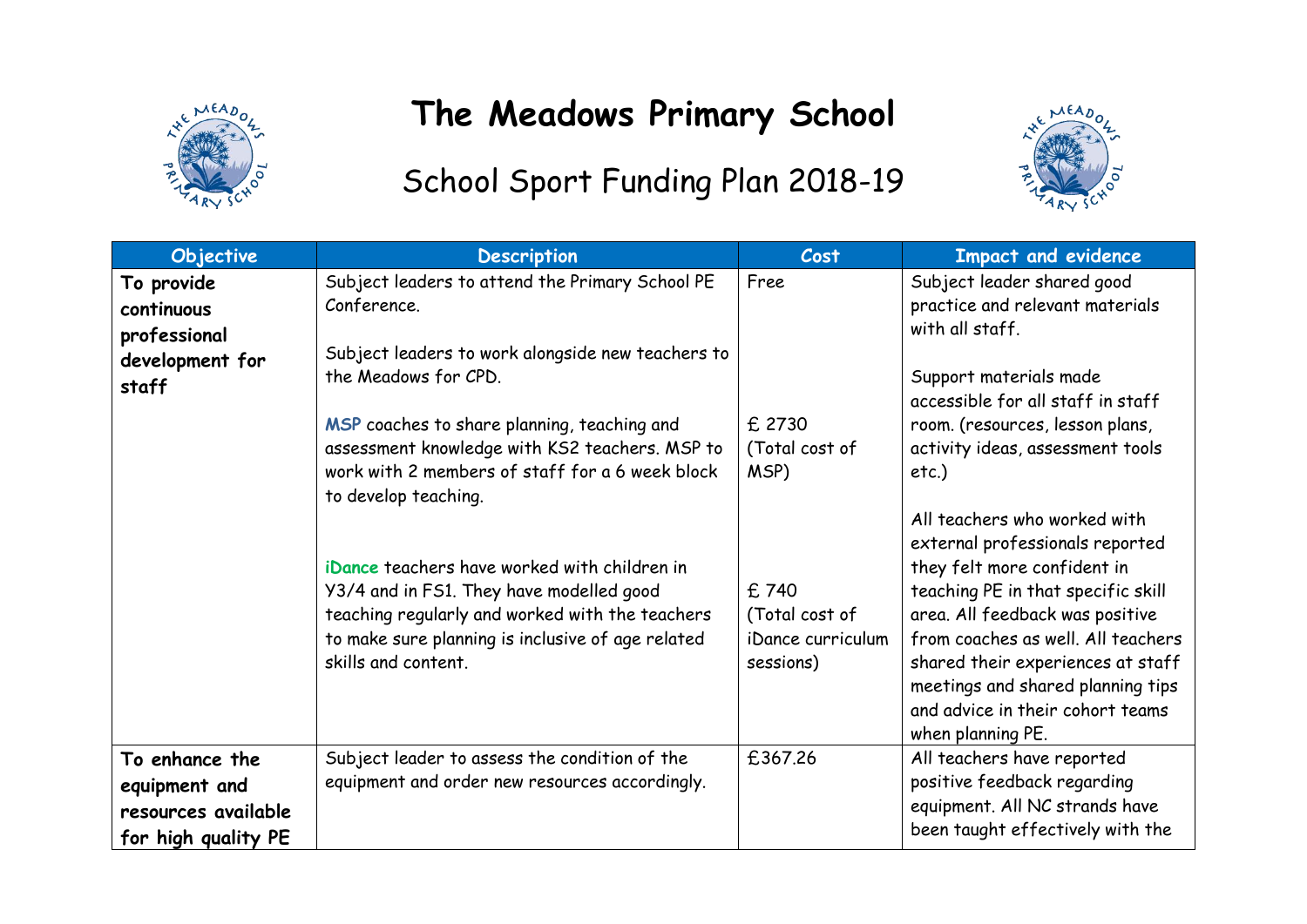| lessons and school<br>sport                     | New kit ordered to wear when attending sport<br>events.                                                                                                                                                                                                                                                                                                                                                                                                                                                                                                                                                                                                                                       |                                                          | equipment the school has. All old<br>resources and equipment have<br>been replaced.                                                                                                                                                                                                                                                                                                                                                                                                                                                                                                  |
|-------------------------------------------------|-----------------------------------------------------------------------------------------------------------------------------------------------------------------------------------------------------------------------------------------------------------------------------------------------------------------------------------------------------------------------------------------------------------------------------------------------------------------------------------------------------------------------------------------------------------------------------------------------------------------------------------------------------------------------------------------------|----------------------------------------------------------|--------------------------------------------------------------------------------------------------------------------------------------------------------------------------------------------------------------------------------------------------------------------------------------------------------------------------------------------------------------------------------------------------------------------------------------------------------------------------------------------------------------------------------------------------------------------------------------|
| To increase<br>participation in<br>school sport | Inter-school Sport<br>The school has entered 18 different sports<br>tournaments. Furthermore, we have entered more<br>than 1 team in over half of the tournaments. The<br>sports tournaments include:<br>Football x5<br>Hockey x1<br>Netball x3<br>Tennis x2<br>Tri Golf x1<br>Tag rugby x1<br>Multi sports x4<br>Athletics x1<br>We also participated in a local Y5/6 football<br>league and netball league. Year 3 and 4 children<br>also played 3 football matches against other local<br>primary schools.<br>Intra-school Sport<br>Children in KS2 will continue to take part in 3<br>intra school competitions over the year. Sports<br>include rounders, hockey, la crosse and netball. | £1897.20<br>(Transport costs)<br>Netball umpiring<br>£40 | All participants reported positive<br>feedback about all tournaments.<br>Pupil questionnaires found<br>improved confidence in sport as a<br>result of going to more<br>tournaments (especially in girls).<br>Pupil voice found that pupils in<br>KS2 were happy with the amount<br>of school sport The Meadows has<br>offered this year.<br>8 children have since sought<br>further sports clubs as a result of<br>attending the school based<br>tournaments.<br>All teachers have reported an<br>improved attitude in PE lessons<br>from children participating in<br>school sport. |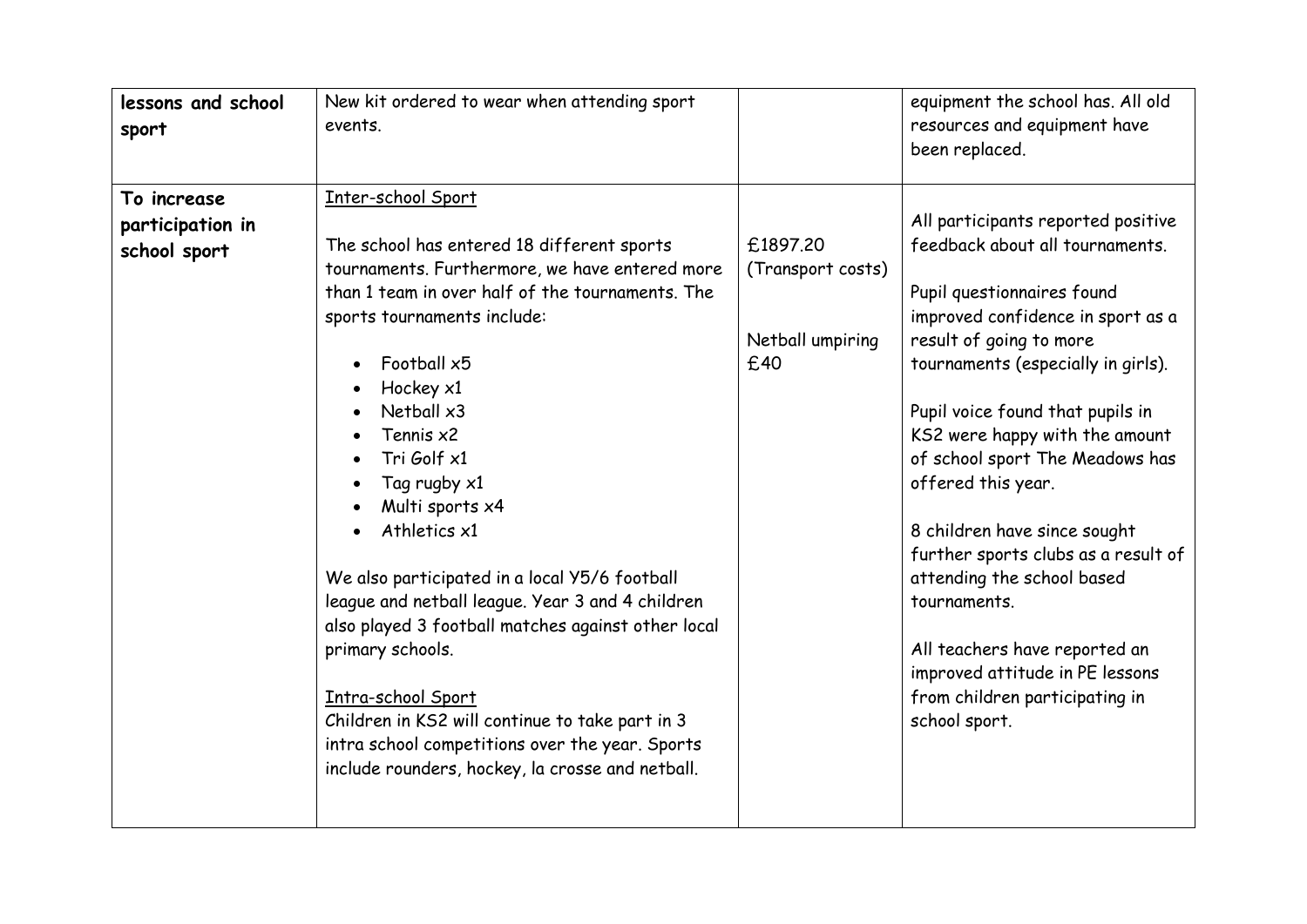| To increase the      | Increase the number of sports clubs running over     | <b>MSP</b>         |                                   |
|----------------------|------------------------------------------------------|--------------------|-----------------------------------|
| number of children   | the 3 terms.                                         | Cost above         | The number of children attending  |
| accessing before     |                                                      | inclusive of       | the clubs has stayed as high as   |
| and after school     | Sports included:                                     | additional archery | last year - with over 35% of all  |
| clubs                | $\checkmark$ Football                                | and fencing after- | KS2 pupils attending a sport or   |
|                      | Badminton                                            | school clubs       | active club over the year. (With  |
|                      | Hockey<br>✓                                          |                    | 23% of all KS2 pupils attending   |
|                      | Rounders                                             | iDance             | more than 1 over the year.)       |
|                      | Cricket<br>$\checkmark$                              | £2120              |                                   |
|                      | Fencing                                              |                    | All teachers have reported an     |
|                      | Synergy Multi-Sports club                            | Synergy Sports     | improved attitude in PE lessons   |
|                      | Dance                                                | £1350              | from children participating in    |
|                      | Netball                                              |                    | school sport clubs.               |
|                      | Change 4 Life (aimed at improving self-              |                    |                                   |
|                      | confidence)                                          |                    |                                   |
|                      |                                                      |                    |                                   |
|                      | Specific children to be identified for clubs before  |                    |                                   |
|                      | school. Clubs to run from 8-8.50am.                  |                    |                                   |
|                      |                                                      |                    |                                   |
| To allow more        | Sport leaders to work alongside subject leaders      | £300               | Pupil questionnaires found        |
| opportunities for    | and lunch time play leader to plan and deliver       | Sports Leaders     | improved confidence in sport as a |
| children to plan and | intra-school sport events                            | course             | result of being given the chance  |
|                      |                                                      |                    | to organise and play a non-active |
| deliver sport        | Subject leader to be given time out of class to      |                    | role in the event (especially in  |
|                      | support the delivery.                                |                    | girls).                           |
|                      |                                                      |                    |                                   |
|                      | A school sport council will be set up of Y5/6 pupils |                    | All teachers have reported an     |
|                      | to lead intra school sport.                          |                    | improved attitude in PE lessons   |
|                      |                                                      |                    | from children participating in    |
|                      |                                                      |                    |                                   |
|                      |                                                      |                    | school sport.                     |
|                      |                                                      |                    |                                   |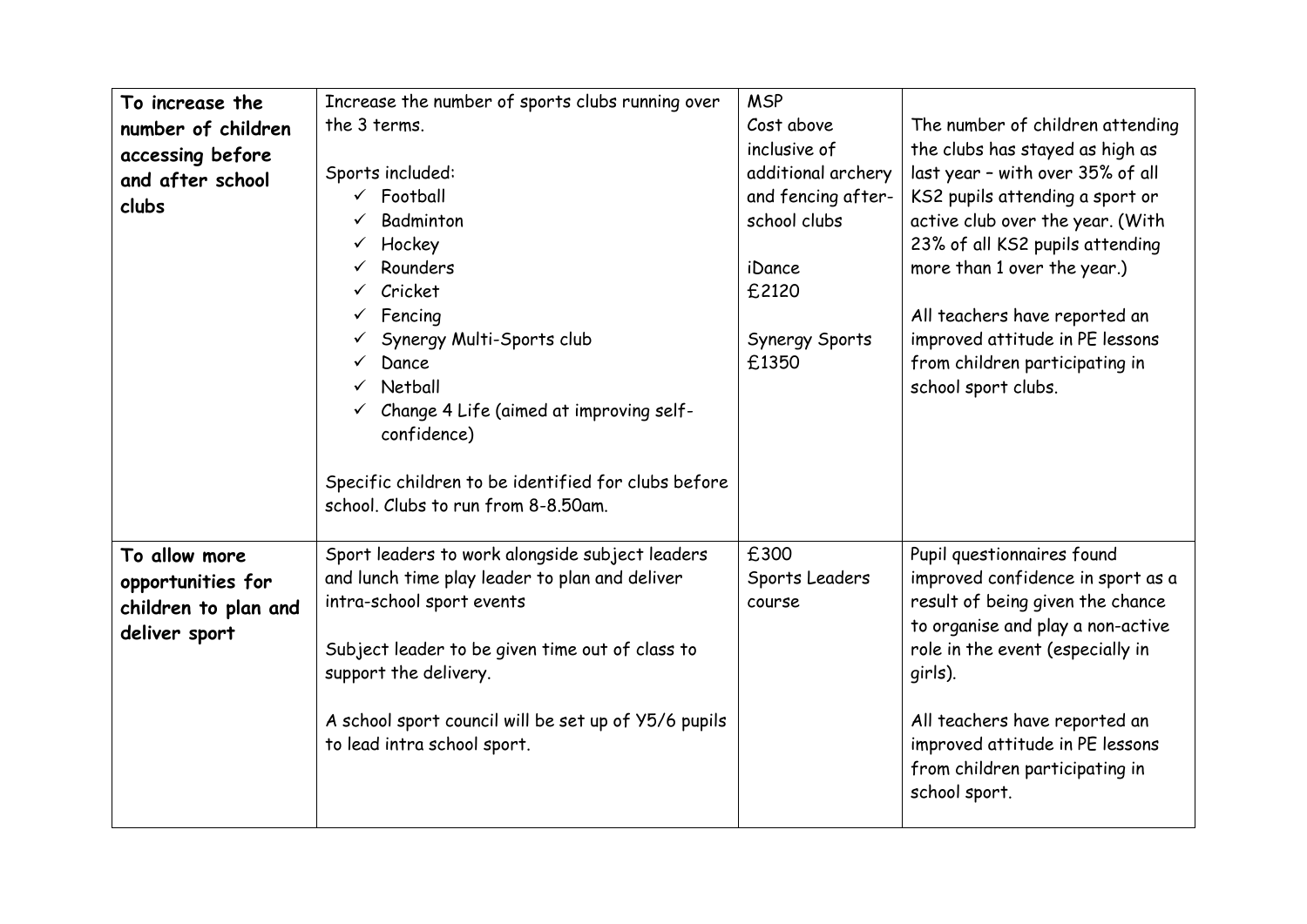| To improve the<br>quality of PE lessons<br>taught throughout<br>the school        | Subject leader to observe PE lessons, however<br>more planned for next academic year.<br>Subject leaders to lead CPD training for all staff<br>during staff meetings.<br>New material to be accessible for all staff and be<br>kept in a central location.<br>Continue to work alongside external professionals<br>in order to improve teaching and planning.                                                                                                                                                                                                                                                                                       | No cost                                                                                                                                              | All lessons observed were rated<br>'good' or better.<br>All teachers could effectively<br>identify next steps in planning and<br>explain clearly their assessments.                                                                                                                                                                                                                                                                                                                                                                               |
|-----------------------------------------------------------------------------------|-----------------------------------------------------------------------------------------------------------------------------------------------------------------------------------------------------------------------------------------------------------------------------------------------------------------------------------------------------------------------------------------------------------------------------------------------------------------------------------------------------------------------------------------------------------------------------------------------------------------------------------------------------|------------------------------------------------------------------------------------------------------------------------------------------------------|---------------------------------------------------------------------------------------------------------------------------------------------------------------------------------------------------------------------------------------------------------------------------------------------------------------------------------------------------------------------------------------------------------------------------------------------------------------------------------------------------------------------------------------------------|
| To offer a diverse<br>and inclusive range<br>of sports and<br>physical activities | Focus Year 5 children to participate in a 6-week<br>horse riding programme aimed at improving self-<br>confidence.<br>Year 6 children to participate in a 6-week kayaking<br>and water safety programme aimed at improving<br>self-confidence and problem-solving skills.<br>Focus children to be given the opportunity to<br>participate in a 6-week multi-skills club on a Friday<br>aimed at improving confidence.<br>PP, SEN and vulnerable children to be selected for<br>morning starter clubs.<br>MSP, a dance professional and Mini-Kicks used for<br>PE in school for focus year groups.<br>Wheelchair basketball sessions for Key Stage 2 | Horse-riding<br>6 sessions<br>£960<br>Kayaking<br>5 sessions<br>£1,150<br>Costs for<br>providers as<br>above, inclusive of<br>this provision<br>£640 | Pupil questionnaires found<br>improved confidence in sport and<br>other physical activities as a<br>result of having new challenges.<br>8 children have since sought<br>further sports clubs as a result of<br>attending the school based<br>tournaments.<br>100% of children said that<br>activities like horse riding and<br>kayaking were great for building<br>confidence and gave them all a<br>sense of achievement.<br>All teachers reported that<br>positive team work and<br>communication skills were<br>improved through these events. |
|                                                                                   |                                                                                                                                                                                                                                                                                                                                                                                                                                                                                                                                                                                                                                                     | £250                                                                                                                                                 |                                                                                                                                                                                                                                                                                                                                                                                                                                                                                                                                                   |